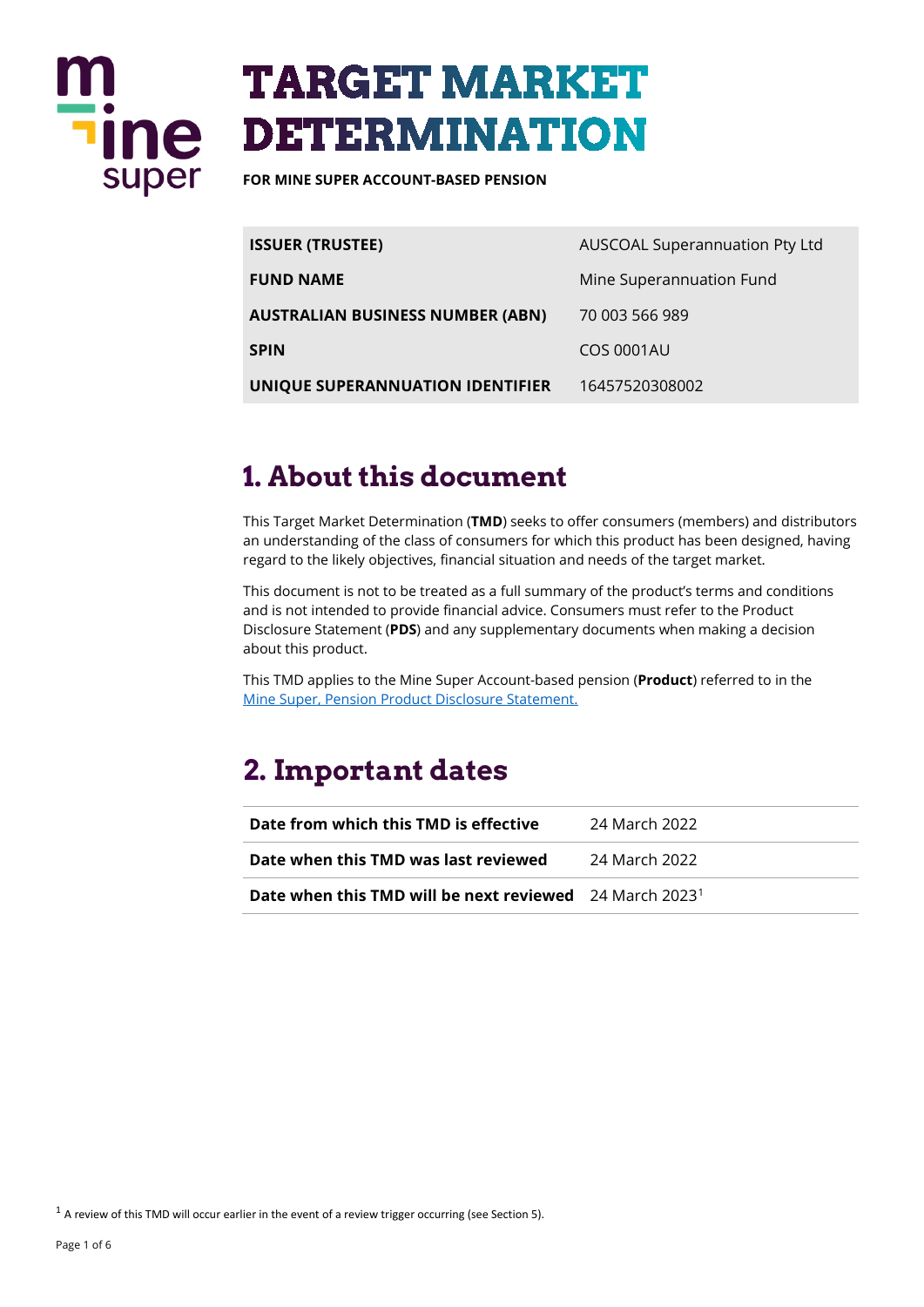## **3. Class of consumer**

The information below summarises the overall class of consumers that fall within the target market for the Product based on the likely objectives, financial situation and needs that it has been designed to meet.

Eligible consumers of this Product are those who:

- have reached preservation age and have permanently retired; or
- are aged 65 years, regardless of retirement status; or
- have been deemed totally and permanently disabled; and
- are a permanent Australian resident; and
- have \$15,000 or more in superannuation monies to open an account.

In addition to the above eligibility criteria, this Product is designed for consumers who:

- want a cost-effective retirement income stream product;
- want to invest in one or more of the investment options outlined in the Investment sub-markets table below;
- may want to make an active investment choice in relation to their pension;
- may want to select from a range of payment frequencies; or
- may want the option to select which investment option the income stream is drawn down from.

The Product is **not** designed for consumers who:

- are employed;
- want to make contributions to their account;
- want to have a choice of specific investment assets or investment managers that make up an investment option; or
- have less than \$15,000 of existing superannuation monies to open an account.

#### **Product description**

The Product includes the below key product features and attributes.

| Key attributes and<br>features       | <b>Description</b>                                                                                                                                                                                                                                                                                                                                                                                                                                               |  |
|--------------------------------------|------------------------------------------------------------------------------------------------------------------------------------------------------------------------------------------------------------------------------------------------------------------------------------------------------------------------------------------------------------------------------------------------------------------------------------------------------------------|--|
| Withdrawals                          | Withdrawals are available through income stream payments in accordance with the minimum annual<br>$\bullet$<br>amounts set out in superannuation law<br>Lump sum payments are also allowable but do not count towards the minimum amounts required to be<br>$\bullet$<br>withdrawn from the account annually<br>Various payment frequencies are available, with the ability to select which investment option/s the<br>$\bullet$<br>payments are drawn down from |  |
| <b>Competitive fees</b><br>and costs | Administration and investment fees apply using a percentage-based methodology<br>Changes to account balance and investment options will impact the amount of fees charged                                                                                                                                                                                                                                                                                        |  |
| Investment<br>options                | Investment choices are available from diversified asset options, single sector asset options or any<br>$\bullet$<br>combination of these investment options<br>Refer to Investment sub-markets table below for further details<br>$\bullet$                                                                                                                                                                                                                      |  |
| <b>Member services</b>               | Offer includes account health checks, tailored and targeted member newsletters and communications,<br>$\bullet$<br>access to intrafund financial advice, educational presentations and online account access                                                                                                                                                                                                                                                     |  |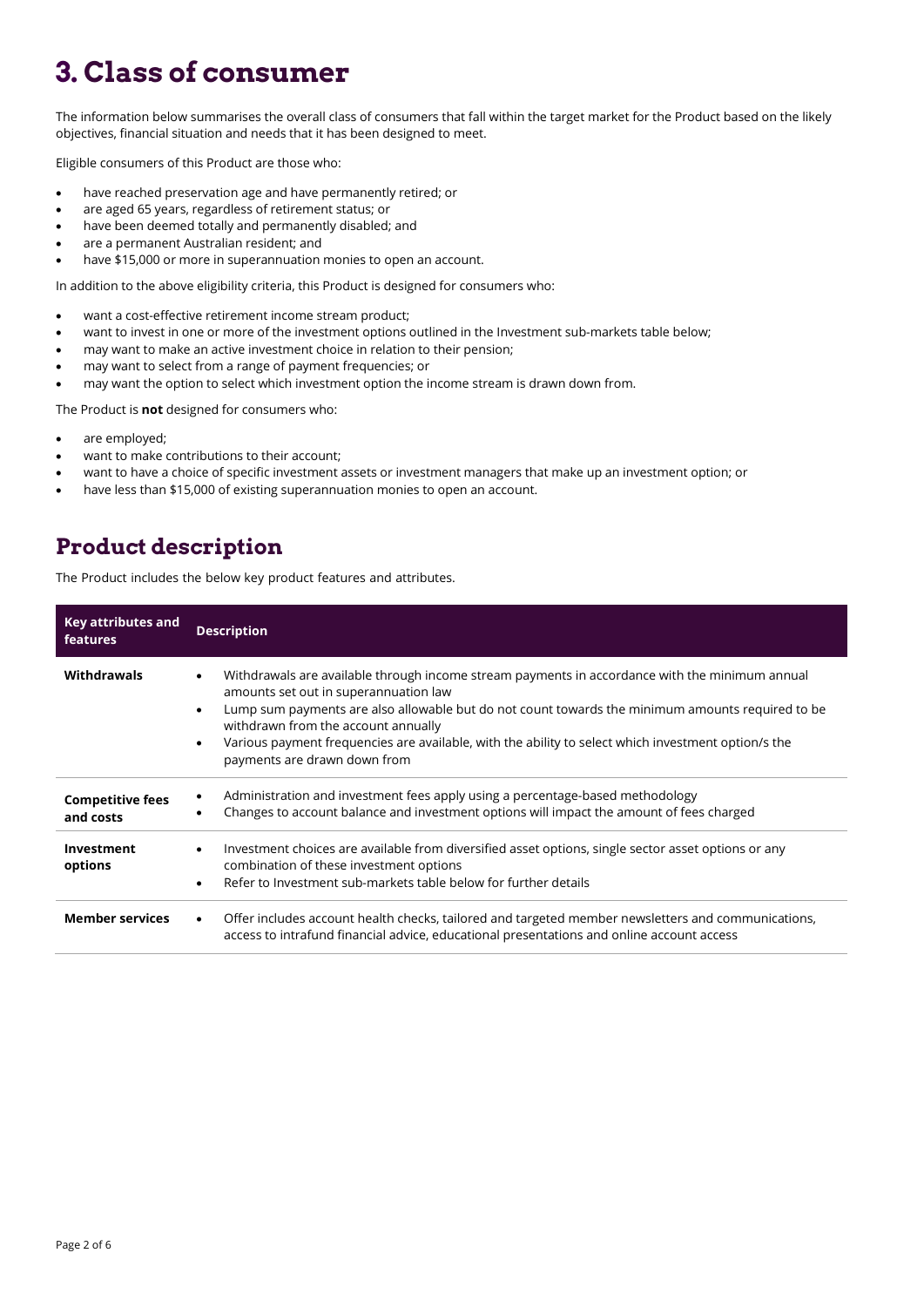### **Investment sub-markets**

The table below sets out the class of consumers that each investment option within the Product has been designed for.

| The below diversified investment options are designed for consumers who wish to invest in a diversified range of asset<br>classes with varying levels of risk and return |                                                                                                                                                                                                                                                                                                                                                                                                                                                                                   |  |
|--------------------------------------------------------------------------------------------------------------------------------------------------------------------------|-----------------------------------------------------------------------------------------------------------------------------------------------------------------------------------------------------------------------------------------------------------------------------------------------------------------------------------------------------------------------------------------------------------------------------------------------------------------------------------|--|
| <b>High Growth</b>                                                                                                                                                       | This investment option is designed for consumers who:<br>want to invest for five or more years;<br>want to achieve a return exceeding the increase in the Consumer Price Index (CPI) by at least 4.5% pa,<br>$\bullet$<br>after tax and investment costs, over any 10-year period;<br>can withstand an estimated 5.3 number of annual negative returns over a 20-year period; and<br>٠<br>have a high tolerance to investment risk.<br>٠                                          |  |
| Growth                                                                                                                                                                   | This investment option is designed for consumers who:<br>want to invest for five or more years;<br>٠<br>want to achieve a return exceeding the increase in CPI by at least 4% pa, after tax and investment costs<br>$\bullet$<br>over any 10-year period;<br>can withstand an estimated 4.9 number of annual negative returns over a 20-year period; and<br>٠<br>have a high tolerance to investment risk.                                                                        |  |
| <b>Balanced</b>                                                                                                                                                          | This investment option is designed for consumers who:<br>want to invest for four or more years;<br>$\bullet$<br>want to achieve a return exceeding the increase in CPI by at least 3.5% pa, after tax and investment costs,<br>$\bullet$<br>over any 10-year period;<br>can withstand an estimated 4.5 number of annual negative returns over a 20-year period; and<br>٠<br>have a high tolerance to investment risk.<br>٠                                                        |  |
| Conservative<br><b>Balanced</b>                                                                                                                                          | This investment option is designed for consumers who:<br>want to invest for three or more years;<br>$\bullet$<br>want to achieve a return exceeding the increase in CPI by at least 3% pa, after tax and investments costs,<br>$\bullet$<br>over any 10-year period;<br>can withstand an estimated 3.8 number of annual negative returns over a 20-year period; and<br>$\bullet$<br>have a medium to high tolerance to investment risk.<br>٠                                      |  |
| <b>Indexed Defensive</b>                                                                                                                                                 | This investment option is designed for consumers who:<br>want to minimise investment fees;<br>٠<br>want to invest for three or more years;<br>٠<br>want to achieve a return exceeding the increase in CPI by at least 2% pa, after tax and investment costs,<br>٠<br>over any 10-year period;<br>can withstand an estimated 3.5 number of annual negative returns over a 20-year period; and<br>٠<br>have a medium to high tolerance to investment risk.<br>٠                     |  |
| <b>Capital Guarded</b>                                                                                                                                                   | This investment option is designed for consumers who:<br>want to invest for three or more years;<br>want to achieve a return exceeding the increase in CPI by at least 2% pa, after tax and investments costs,<br>over any 10-year period;<br>can withstand an estimated 2.5 number of annual negative returns over a 20-year period; and<br>٠<br>have a medium tolerance to investment risk.<br>٠                                                                                |  |
| <b>Secure</b>                                                                                                                                                            | This investment option is designed for consumers who:<br>want to invest for two or more years;<br>have an investment return objective to track the return of 90% RBA Cash Rate / 10% S&P / ASX 200<br>$\bullet$<br>Accumulation index (Net Total Return) before investment fees and relevant superannuation taxes;<br>can withstand an estimated 1.1 number of annual negative returns over a 20-year period; and<br>٠<br>have a low to medium tolerance to investment risk.<br>٠ |  |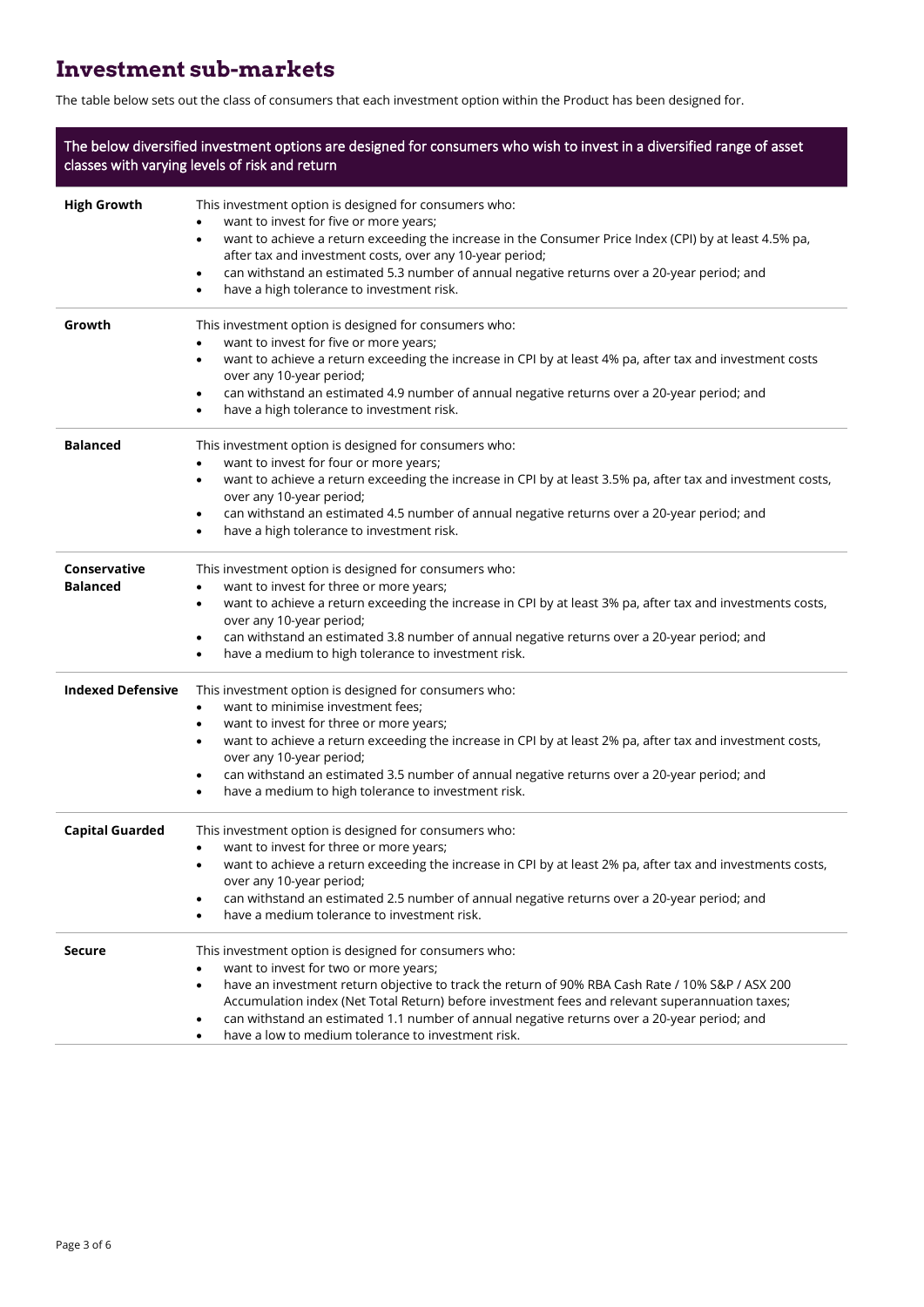**The below single sector investment options are designed for consumers who wish to invest in specific asset classes that are not diversified and provide targeted exposure to these assets**

| <b>Australian Shares</b>       | This investment option is designed for consumers who:<br>want to invest for five or more years;<br>have an investment return objective to track the return on the S&P / ASX 200 Accumulation Index (Net<br>$\bullet$<br>Total Return) (before investment fees and relevant superannuation taxes);<br>can withstand an estimated 6.4 number of annual negative returns over a 20-year period; and<br>$\bullet$<br>have a very high tolerance to investment risk.<br>$\bullet$                                                                                                                                                                                                                   |
|--------------------------------|------------------------------------------------------------------------------------------------------------------------------------------------------------------------------------------------------------------------------------------------------------------------------------------------------------------------------------------------------------------------------------------------------------------------------------------------------------------------------------------------------------------------------------------------------------------------------------------------------------------------------------------------------------------------------------------------|
| International<br><b>Shares</b> | This investment option is designed for consumers who:<br>want to invest for five or more years;<br>$\bullet$<br>have an investment return objective to track the return on the MSCI World ex-Australian Index (Net Total<br>٠<br>Return) (before investment fees and relevant superannuation taxes);<br>can withstand an estimated 5.8 number of annual negative returns over a 20-year period; and<br>٠<br>have a high tolerance to investment risk.<br>$\bullet$                                                                                                                                                                                                                             |
| <b>Property</b>                | This investment option is designed for consumers who:<br>want to invest for five or more years;<br>٠<br>want to invest in listed property vehicles which own industrial, retail, office and other real estate assets;<br>$\bullet$<br>have an investment return to track the return of a composite benchmark comprising 50% FTSE EPRA /<br>$\bullet$<br>NAREIT Developed ex Australia Rental Index (hedged) & 50% FTSE EPRA / NAREIT Australia Index (before<br>investment fees and relevant superannuation taxes);<br>can withstand an estimated 7.5 number of annual negative returns over a 20-year period; and<br>$\bullet$<br>have a very high tolerance to investment risk.<br>$\bullet$ |
| <b>Bonds</b>                   | This investment option is designed for consumers who:<br>want to invest for one to five years;<br>$\bullet$<br>have an investment return objective to track the return on the Bloomberg AusBond Composite 0+ Year<br>$\bullet$<br>Index (before investment fees and relevant superannuation taxes);<br>can withstand an estimated 3.6 number of annual negative returns over a 20-year period; and<br>$\bullet$<br>have a medium to high tolerance to investment risk.<br>$\bullet$                                                                                                                                                                                                            |
| Cash                           | This investment option is designed for consumers who:<br>want to accept lower returns in exchange for little or no risk of negative returns;<br>$\bullet$<br>want a short-term investment with no minimum timeframe;<br>$\bullet$<br>have an investment return objective to track the return on the Bloomberg AusBond Composite 0+ Year<br>$\bullet$<br>Index (before investment fees and relevant superannuation taxes);<br>can't withstand annual negative returns over a 20-year period;<br>$\bullet$<br>have a very low tolerance to investment risk.<br>$\bullet$                                                                                                                         |
| <b>Term Deposit</b>            | This investment option is designed for consumers who:<br>want to invest for a 6-month or one-year term with a minimum investment amount of \$20,000;<br>$\bullet$<br>have an investment return objective to be paid a fixed rate of interest when the investment is held until<br>$\bullet$<br>maturity;<br>accept reduced income or refusal of early repayment of capital if not held for the minimum term;<br>٠<br>can't withstand annual negative returns over a 20-year period; and<br>have a very low tolerance to investment risk.<br>$\bullet$                                                                                                                                          |

#### **Consistency between target market and the Product**

This Product is likely to be consistent with the likely objectives, financial situation and needs of the class of consumers in the target market. This is based on an analysis of the key terms, features and attributes of the Product and a finding that these are consistent with the identified class of consumers.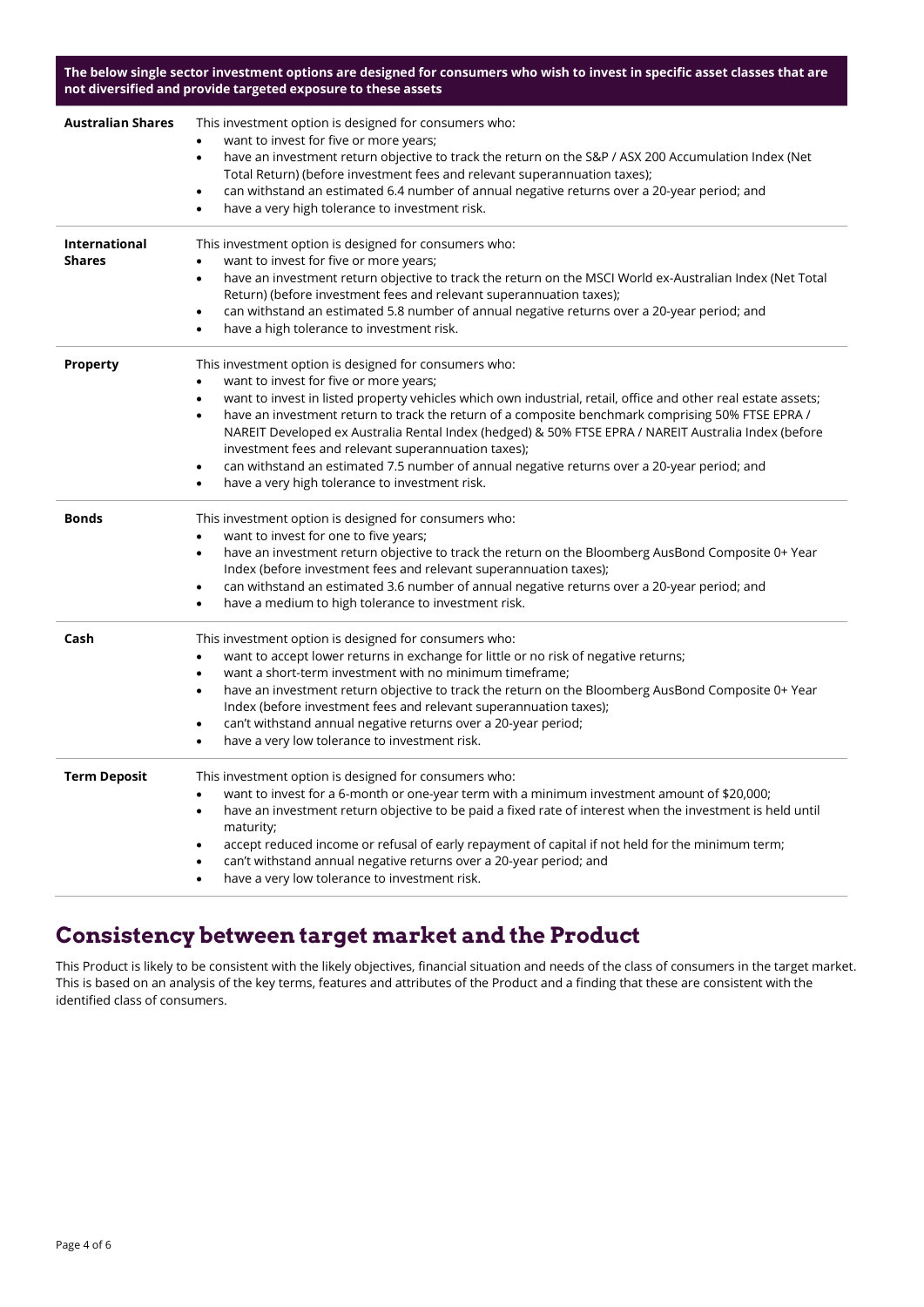# **4. Product distribution**

### **Distribution conditions**

This Product can only be offered and/or issued in accordance with the relevant terms and conditions outlined in the [PDS](https://www.mine.com.au/docs/default-source/publications/pension-pds.pdf) (as amended from time to time) and will be distributed through an application form available on the Issuer's website [www.mine.com.au](http://www.mine.com.au/)

#### **Distribution restrictions**

Distribution of this Product is restricted to distributors authorised in writing by AUSCOAL Superannuation Pty Ltd.

### **Adequacy of distribution conditions and restrictions**

It has been determined that the distribution conditions and restrictions will make it likely that consumers who acquire the Product are in the class of consumers for which it has been designed. This is based on an assessment of the distribution conditions and restrictions and a determination that they are appropriate and will assist distribution in being directed towards the target market for whom the Product has been designed, and reduce the likelihood of the sale of the Product to consumers who fall outside the target market.

### **5.Review**

The information in the table below summarises how the TMD will be reviewed, to ensure it continues to be appropriate for this Product. Reviews will either occur after an event triggers a review, or, if no such event occurs, at the next periodic review time.

In instances where a trigger for review has occurred, this TMD will be reviewed within 10 business days.

| <b>Last reviewed</b>                | 24 March 2022                                                                                                                                                                                                                                                            |  |
|-------------------------------------|--------------------------------------------------------------------------------------------------------------------------------------------------------------------------------------------------------------------------------------------------------------------------|--|
| <b>Next periodic</b><br>review      | 24 March 2023                                                                                                                                                                                                                                                            |  |
| <b>Review triggers or</b><br>events | Any event or circumstances arising that would suggest the TMD is no longer appropriate. This may include (but<br>is not limited to):                                                                                                                                     |  |
|                                     | receipt of a Product Intervention Power order from ASIC requiring the cessation of retail distribution of<br>this Product;                                                                                                                                               |  |
|                                     | a determination for the purposes of s52(9) of the Superannuation Industry (Supervision) Act 1993 that the<br>$\bullet$<br>financial interest of members holding this Product are not being promoted;                                                                     |  |
|                                     | results of the annual Member Outcomes Assessment reasonably suggesting this Product (including, but<br>$\bullet$<br>not limited to investment performance and fees and costs) is no longer suitable for its target market, or<br>that this TMD is no longer appropriate; |  |
|                                     | material changes to the design or distribution of the Product;<br>$\bullet$                                                                                                                                                                                              |  |
|                                     | situations where the Issuer has identified a significant dealing event;<br>$\bullet$                                                                                                                                                                                     |  |
|                                     | a significant breach in relation to the Product's design or distribution that would reasonably suggest this<br>$\bullet$                                                                                                                                                 |  |
|                                     | Product is no longer suitable for its target market, or that this TMD is no longer appropriate; or                                                                                                                                                                       |  |
|                                     | a trend in complaints about the Product or a product feature that indicates the Product, or product<br>$\bullet$                                                                                                                                                         |  |
|                                     | feature, is no longer suitable for its target market, or that this TMD is no longer appropriate.                                                                                                                                                                         |  |